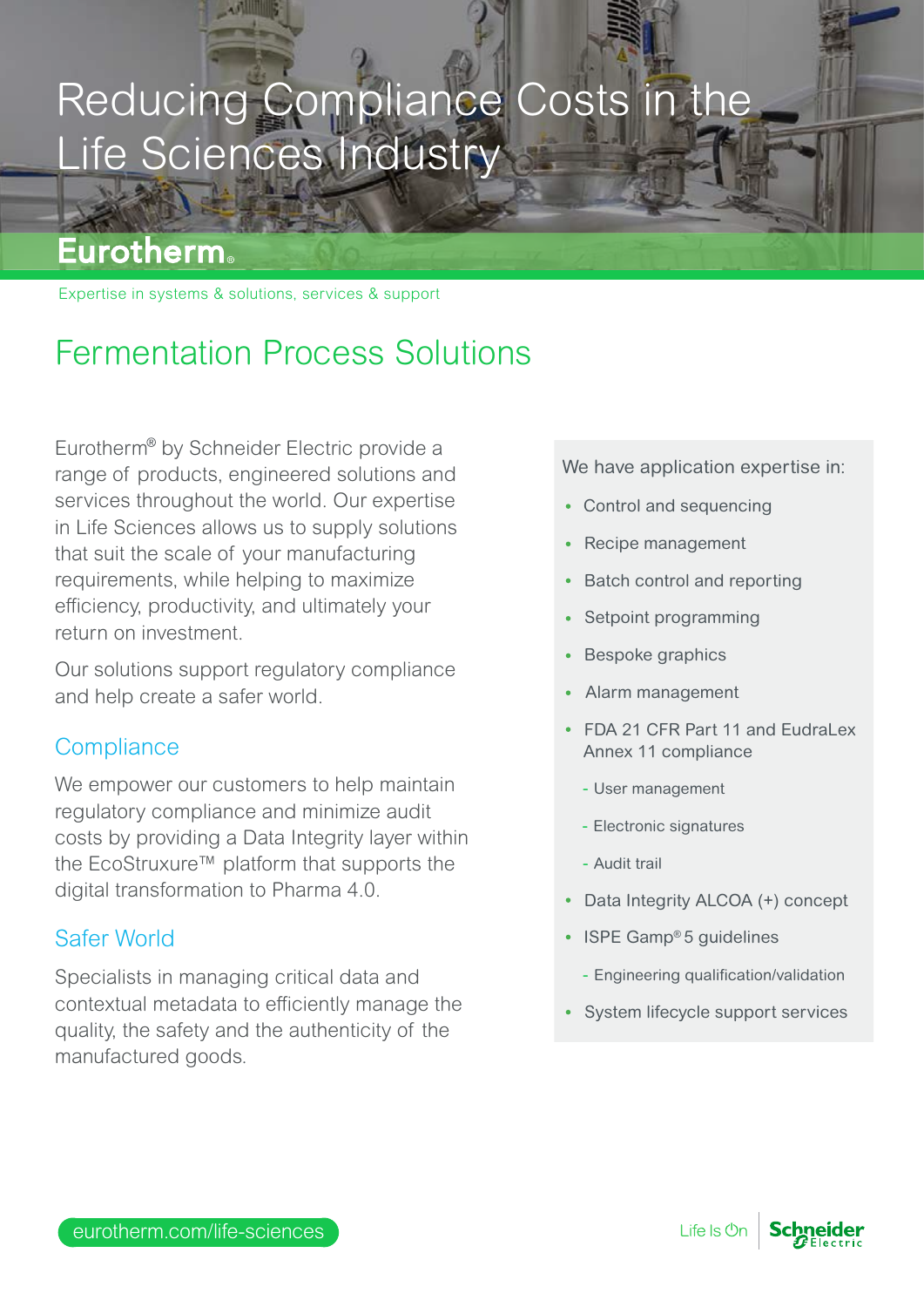## Fermentation Process Overview

Fermentation is widely used within the pharmaceutical, biotechnology, and food & beverage industries. It requires the cultivation in submerged culture of an identified microorganism (mainly bacterial) as a monoculture under defined environmental conditions. The incubation regime imposed, is designed to maximize the productivity of the organism of interest by providing optimal conditions for population growth (biomass). The product of interest might be a bioactive metabolite, an enzyme, a vitamin, or recombinant protein. During an incubation cycle, a nutrient energy source (e.g. glucose) is added and the biomass and end product will increase as this is depleted.



#### Fermenter Design and Control

Incubation control necessitates the precise control of several parameters. Of primary importance are: Temperature, pH, DO<sub>2</sub> or redox, agitation, pressure, foam, and auxilliary feed.

The control of these and any other parameters is most usually carried out in fermenter vessels specifically designed for the purpose, and accommodating various working volumes depending on the yield and production requirements. Laboratory scale vessels could have a capacity of just 10 liters or less, whereas production vessels may be as large as several thousand liters. The smallest units may incorporate an electrical heater, and feedstock (e.g. nutrient and pH control agents) may be fed from flasks via peristaltic pumps. Larger vessels have an integral jacket for controlling temperature via hot or cold water and allowing indirect sterilization using injected steam. Where larger quantities of feedstock are required they may be held in separate pressurized tanks and fed in via valves arranged to work as a 'thrust pump'. The actual fermentation process is known as the Incubation Phase and is just part of the batch cycle.

A complete fermentation cycle can typically include the following steps (depending on vessel design):

- Sterilization of empty vessel and pipework using direct steam injection
- Charging with base medium
- Indirect sterilization via steam injected into the vessel jacket
- Cooling of vessel and draining of jacket
- Pre-inoculation vessel environment under control
- Inoculation injection of a small sample of the monoculture
- Incubation the fermentation process itself
- Harvesting product removed ready for extraction processes

R&D clinical trial and biotechnology environments (in which many small-scale fermenters operate) are such that it is not always possible to predict the nature of a fermentation process; either in terms of culture or incubation conditions. Production facilities must also cater to a variety of products, each having precisely defined incubation profiles.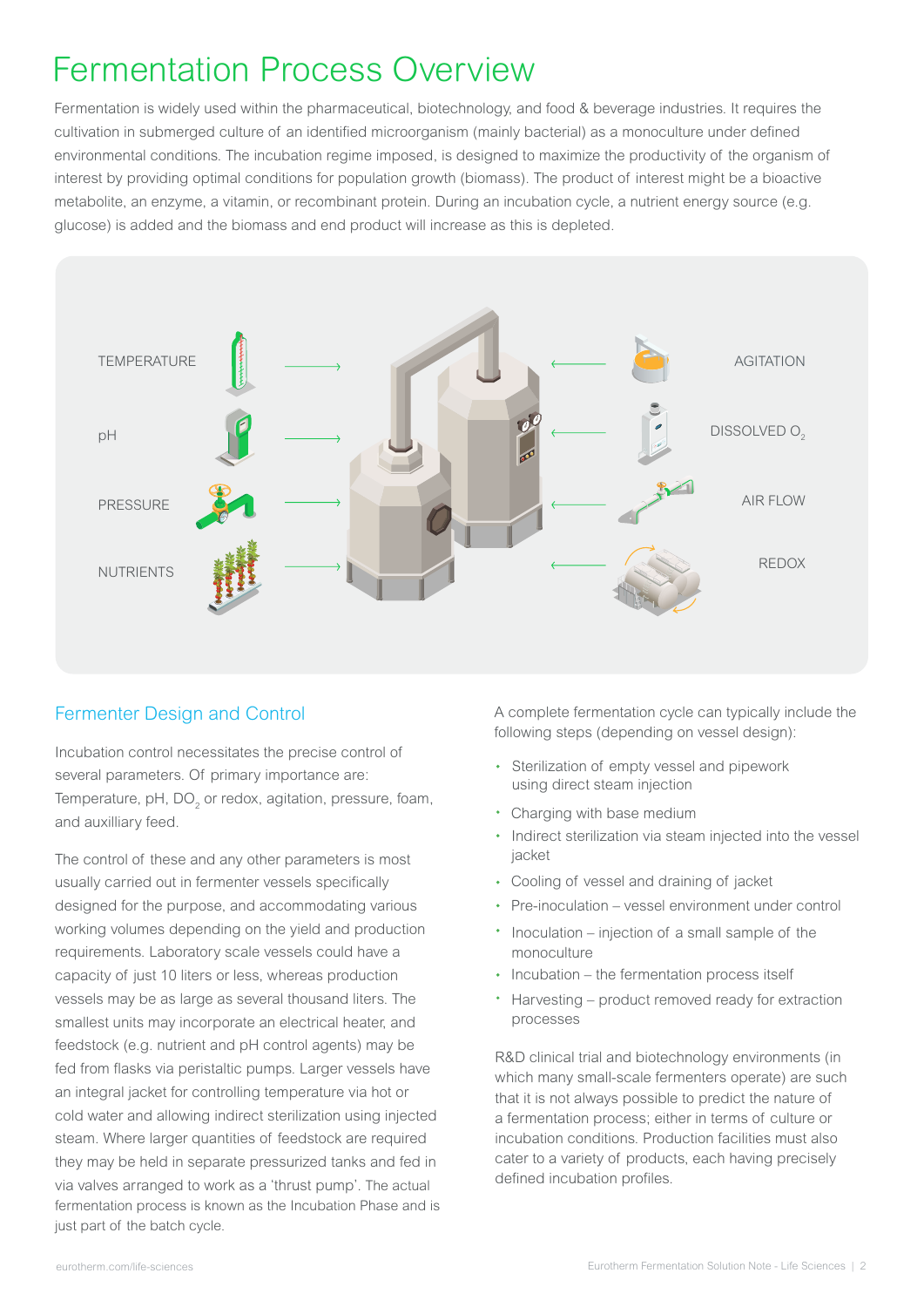Therefore, a control system needs to provide flexibility in the way that accurate and repeatable control of the fermentation environment is achieved, and should include the following features:

- Precise loop control with setpoint profile programming
- Recipe Management System for easy parameterization
- j Sequential control for vessel sterilization and more complex control strategies
- ľ Secure collection of on-line data for analysis, archiving and reporting e.g. to support batch release
- Local operator display with clear graphics and controlled access to parameters

#### Eurotherm Solution:

- Small/medium Distributed Control System
- Precision control strategies
- Batch/recipe management
- Digital data management
- Power control for electric heaters
- HMIs from local panels to full SCADA solutions
- High availability architecture (Redundant solutions  $\bullet$  . and 'Store and Forward' feature)
- Data analysis
- AVEVA™ Historian
- Reporting

#### FDA 21 CFR Part 11 and EU EudraLex Annex 11 Regulations Compliancy

Fermentation plants are used in industries likely to require compliance with regulations and guidelines from the FDA, EMA or other applicable regulatory organizations (CDSCO, NMPA, etc.). With a long history in precision process control and high integrity data management, Eurotherm has a broad range of knowledge and expertise in life sciences, helping customers to comply with their Data Integrity related standards.

#### Data Integrity ALCOA (+) Guidelines

Key regulatory bodies (FDA, EMA, WHO) and some advisory bodies (PIC/S, ISPE) have agreed on the Data Integrity related ALCOA (+) concept. ALCOA defines that data should be Attributable, Legible, Contemporaneous, Original and Accurate. In addition to ALCOA, guidance has gone further with ALCOA (+) to help ensure data is Complete, Consistent, Enduring, and Available. As an experienced automation supplier, well established in life science processes, Eurotherm was an early adopter of that vision and contributed to the definition and the revision of some of these guidelines.



#### ISPE GAMP® 5 Guide: A Risk-Based Approach to Compliant GxP Computerized Systems

To help secure your investment and ease future audits of your plant, Eurotherm has developed a proprietary set of Qualification/Validation documents according to the V-model from the ISPE GAMP® 5 guidelines. These proven documents, used in hundreds of audits, help to reduce risks associated with Qualification/Validation operations: helping to minimize your qualification effort and reduce your capex and opex throughout the lifetime of your installation.